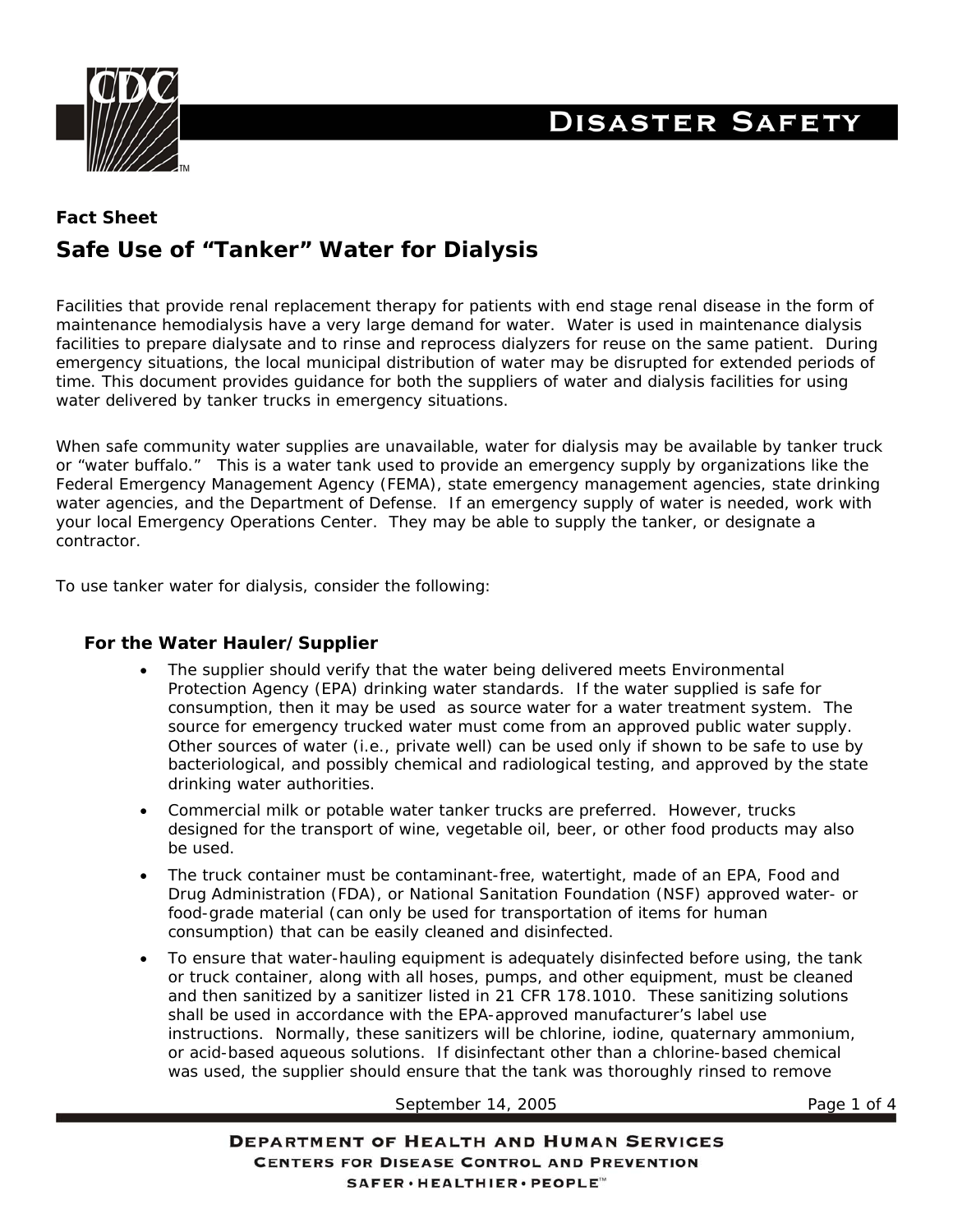residual disinfectant. A test should be done by the contractor to ensure minimal residual levels of the disinfectant.

• Water to be transported by tanker trucks should contain a free chlorine residual of about one part per million (1 ppm) and not more than 4 ppm at the beginning of the haul. This is done by adding  $5-6$  tablespoons  $(2.5 - 3$  ounces) of common household bleach to each 1,000 gallons.

## **At the Dialysis Facility**

- An additional pressure pump may be needed. Sometimes the tanker truck or water buffalo will have a pump, but if not, the local system may not be able to push this water through the pre-treatment chain with enough pressure and volume to run the reverse osmosis (RO).
- Connect the tanker supply line to the local pre-treatment chain. Minimum requirements for pre-treatment include carbon filtration and monitoring for chlorine or chloramine breakthrough. An optional step is to consider the addition of a multimedia sediment filter on the input to the water treatment system, in case the tanker was not adequately flushed of all particulates.
- Water will be at ambient temperature rather than blended to the usual 76-78°F. If the water is cooler, carbon may not remove chlorine/chloramines as efficiently. Additional carbon filtration may be needed during this time.
- Determine the chemical contaminants in the supply water. If possible, get at least a minimum chemical analysis of the tanker supply water. Focus on those contaminates which have a direct effect on patients (e.g., aluminum, fluoride, copper, chlorine and chloramines). Many of these can be tested on-site with test kits (e.g., HACH Company, LaMotte Company, Orion, etc.) or samples may be sent to a state water quality lab or an approved renal lab. The samples that are sent to a water quality lab should be stored at 4-6°C and analyzed within 24 hours.
- If using untempered water, the RO will not be functioning at optimum condition. You may note a drop in percent rejection and permeate flow rate so that some chemical contaminants may pass through the RO at higher levels than normal and product water flow may be lessened.
- Using a lower dialysate flow rate may be necessary while the water supply is reduced.
- Compare product water quality readings to any historical data. A significant difference could mean that RO membranes are damaged, or the quality of the incoming water has drastically decreased.† (See note below.) If the total dissolved solids (TDS) are more than 20% higher than the historical readings, deionization (DI) tanks may be needed as a polisher on the product water, followed by an ultrafilter to minimize microbial contamination. (See next paragraph.)
- If only DI tanks are being used, the water should then be treated with a UV-irradiator and a pyrogen filter or an ultrafilter to destroy and remove bacteria and endotoxins. Make sure the DI product water is continuously monitored and producing water that is  $\geq$ 1 megohm-cm specific resistivity (or conductivity of < 1 microsiemen/cm).
- Monitor carefully the water levels in the tanker to ensure an adequate supply of water for the entire dialysis treatment(s). As the water level in the tanker drops, try to secure

September 24, 2005 Page 2 of 4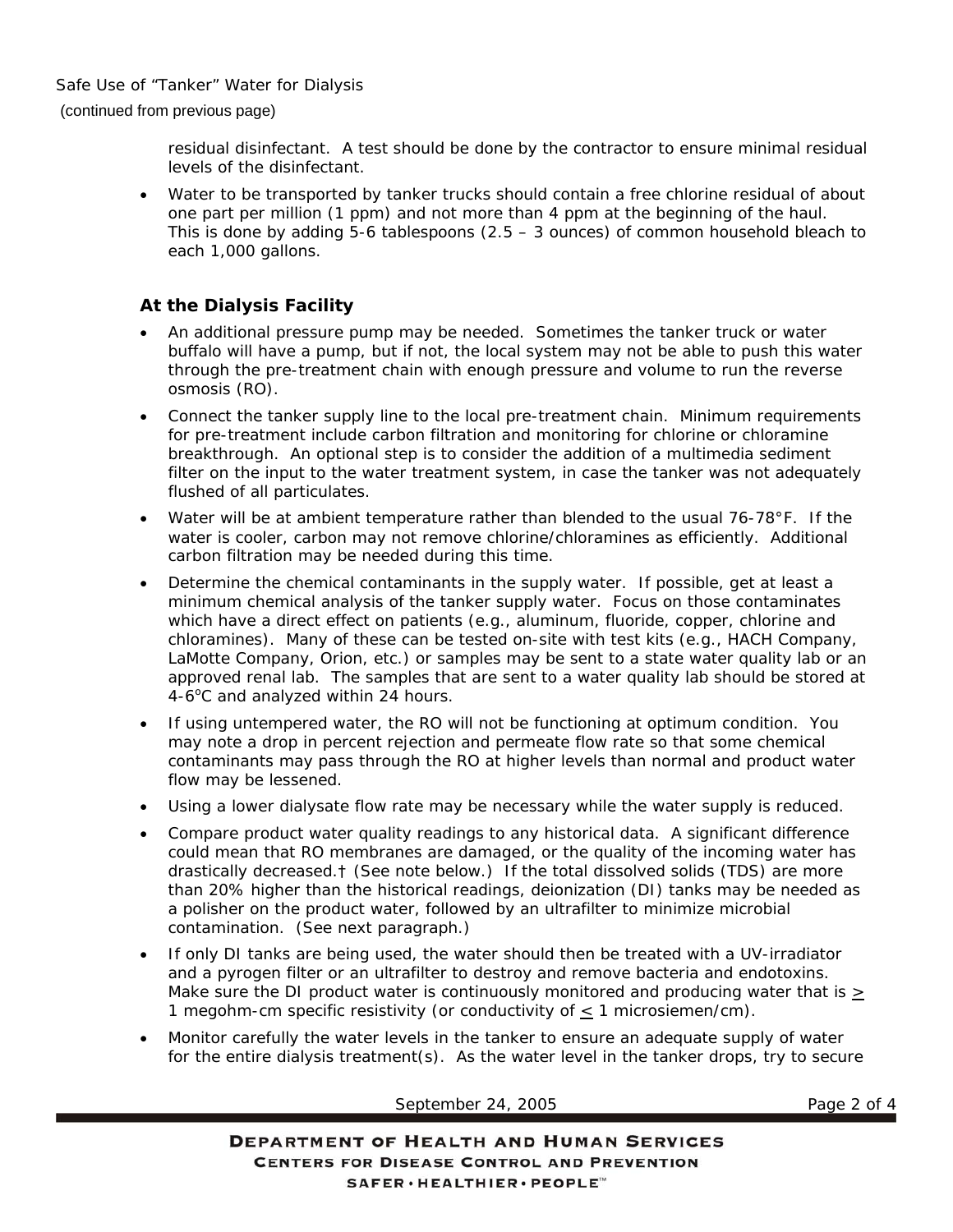Safe Use of "Tanker" Water for Dialysis (continued from previous page)

> a replacement tanker and get a water analysis of that water, to prevent further disruption of service.

- Increase your frequency of monitoring:
	- o Check chlorine/chloramine with each new delivery of water.
	- o Verify hourly that product water quality is acceptable.
	- o Monitor water cultures and endotoxin at least weekly. If possible, test for endotoxin on-site daily.

The medical director is ultimately responsible for the quality of the water the facility uses for dialysis. Involve medical directors early: it may be better to dialyze patients for a few treatments with water that may not quite meet usual standards (Association for the Advancement of Medical Instrumentation or AAMI) than not to dialyze, as hyperkalemia and fluid overload can be life-threatening, whereas a low level of aluminum exposure can probably be tolerated for a short period.

## **†Note:**

If the product water TDS is high and the percent rejection is in line with historical performance, then the RO membranes are most likely good. But the feed water may have a higher than usual level of contaminants. DI polishing will help cope with the extra burden in the feed water.

If the product water TDS is high and the percent rejection is lower than historical values, then the RO membranes are probably bad and should be replaced promptly. DI polishing may or may not be needed once the RO membranes are replaced.

*Prepared in collaboration with the Food and Drug Administration, the Centers for Medicare and Medicaid Services, the University of Louisville Kidney Disease Program, and input from the Environmental Protection Agency.* 

## **Hemodialysis Water Treatment References:**

Technical considerations when bringing a facility back on line after Hurricane Katrina http://www.bt.cdc.gov/disasters/hurricanes/hcp.asp

Northwest Renal Network document *Monitoring Your Dialysis Water Treatment System* http://www.nwrenalnetwork.org/watermanual.pdf

Association for the Advancement of Medical Instrumentation, Recommended Practices for Dialysis Water Treatment Systems (RD 52 and RD 62) http://aami.org/publications/standards/dialysis.html

## **Tanker Truck Cleaning and Disinfection**

FDA. Indirect food additives: adjuvants, production aids, and sanitizers. 21 CFR 178.1010. http://www.cfsan.fda.gov/~lrd/FCF178.html

FDA. Final Guidance: Guidance on Bulk Transport of Juice Concentrates and Certain Shelf Stable Juices http://www.cfsan.fda.gov/~dms/juicgui8.html

September 24, 2005 Page 3 of 4